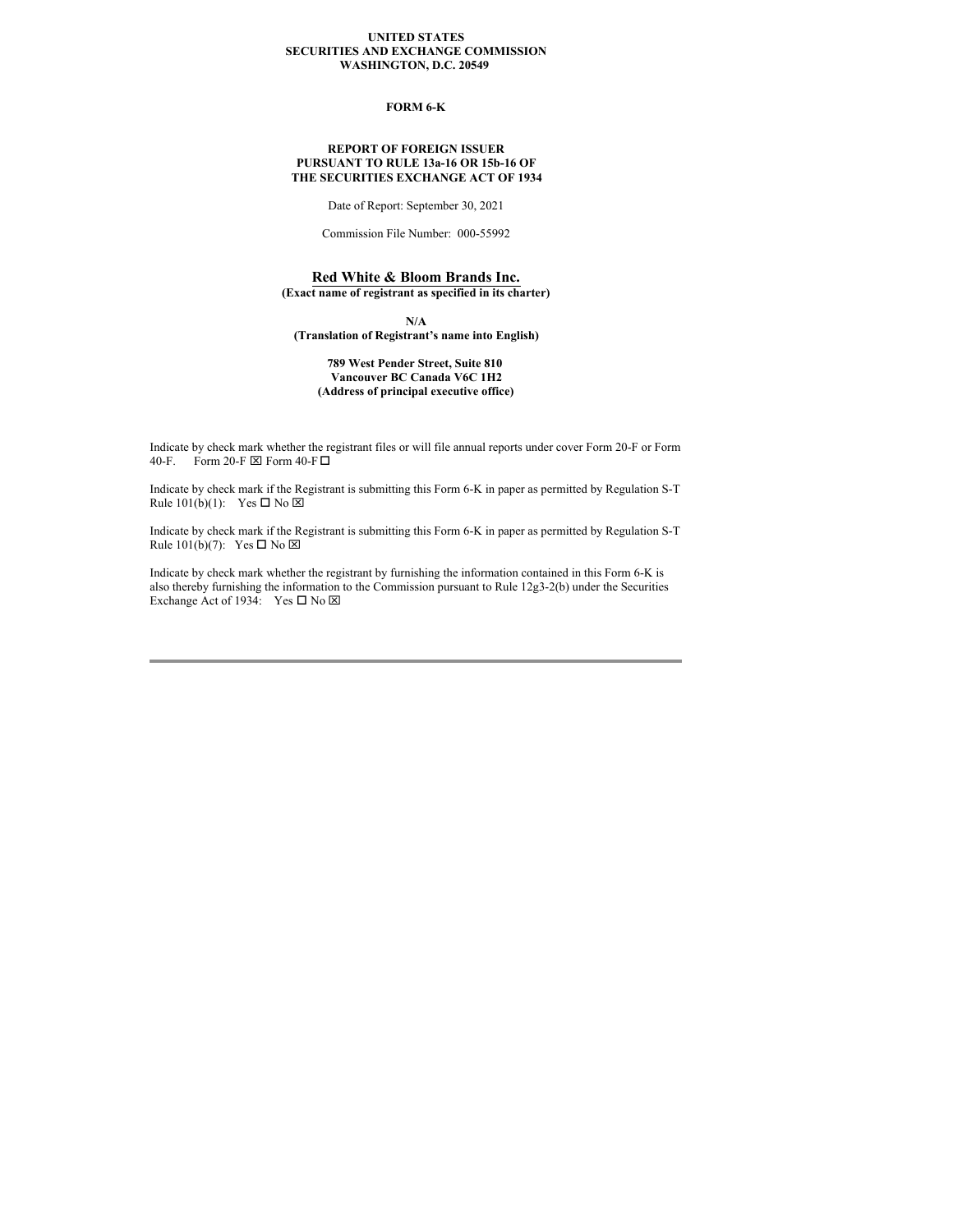#### **Explanatory Note**

#### **Safe Harbor Statement**

*This Form 6-K contains forward-looking statements within the meaning of Section 27A of the* Securities Act of 1933 and Section 21E of the Securities Exchange Act of 1934 about the registrant and its *business. Forward-looking statements are statements that are not historical facts and may be identified by the use of forward-looking terminology, including the words "believes," "expects," "intends," "may," "will," "should" or comparable terminology. Such forward-looking statements are based upon the current beliefs and expectations of the registrant's management and are subject to risks and uncertainties which could cause actual results to dif er materially from the forward-looking statements.*

*Forward-looking statements are not guarantees of future performance and actual results of operations, financial condition and liquidity, and developments in the industry may dif er materially from those made in or suggested by the forward-looking statements contained in this Form 6-K. These forwardlooking statements are subject to numerous risks, uncertainties and assumptions. The forward-looking* statements in this Form 6-K speak only as of the date of this report and might not occur in light of these *risks, uncertainties, and assumptions. The registrant undertakes no obligation and disclaims any obligation to publicly update or revise any forward-looking statements, whether as a result of new information, future events, or otherwise.*

#### **Exhibits**

The following exhibits are included in this Form 6-K:

| <b>Exhibit</b> |                                                                       |                     |
|----------------|-----------------------------------------------------------------------|---------------------|
| No.            | <b>Description</b>                                                    | Date filed on SEDAR |
|                | News Release, Red White & Bloom Florida Facility Ready for Production |                     |
| 99.1           | of Edibles                                                            | September 9, 2021   |
|                | News Release, Red White & Bloom Brands to Appoint Ryan Costello to    |                     |
| 99.2           | the Board of Directors                                                | September 17, 2021  |
|                | News Release, Red White & Bloom Brands Refinances Approximately       |                     |
| 99.3           | US \$19 Million of Short-Term Debt to January 2023                    | September 28, 2021  |
|                |                                                                       |                     |

2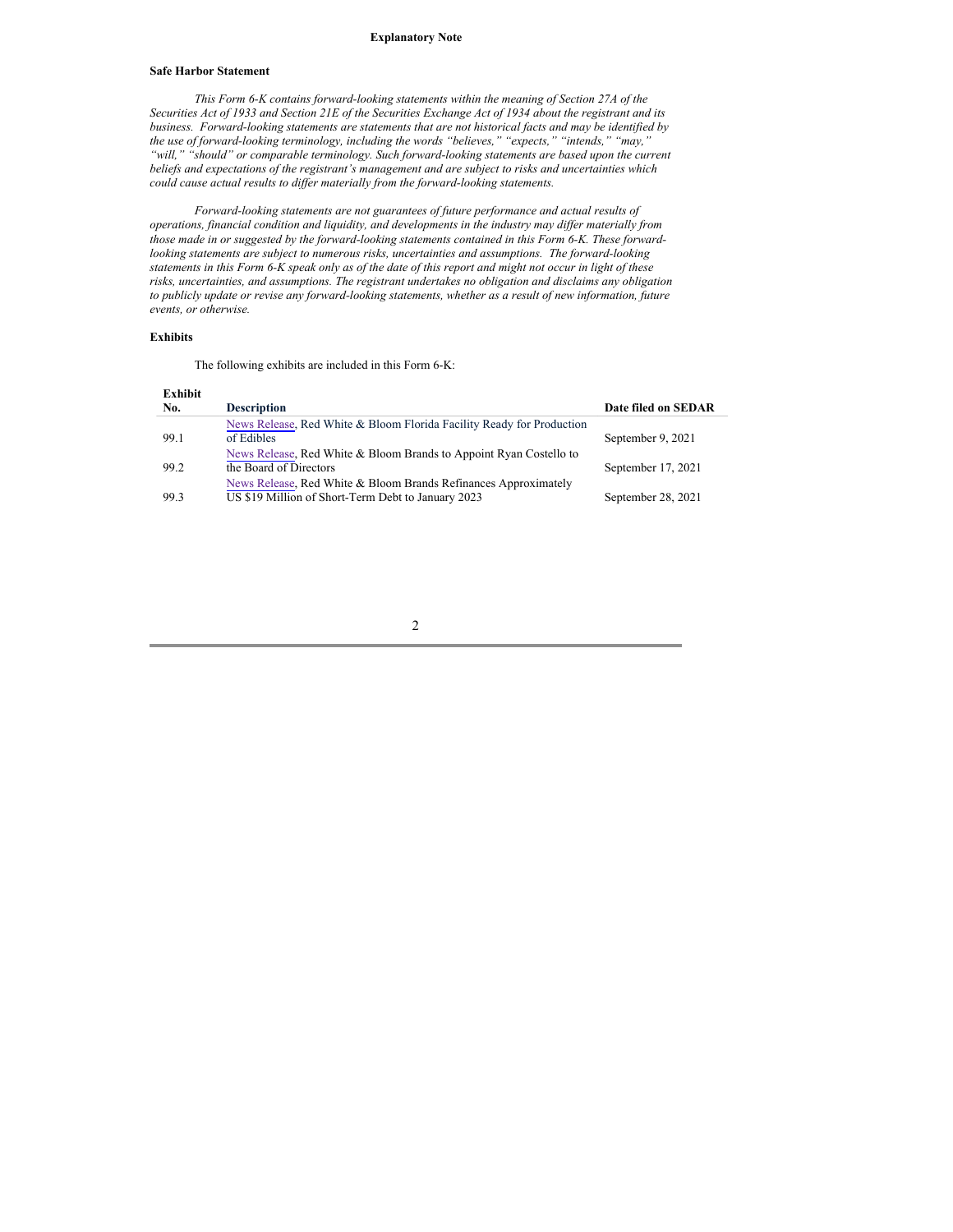#### **SIGNATURES**

Pursuant to the requirements of the Securities Exchange Act of 1934, the registrant has duly caused this report to be signed on its behalf by the undersigned, thereunto duly authorized.

By: /s/ Theo van der Linde

Theo van der Linde Chief Financial Officer

Date: October 31, 2021

3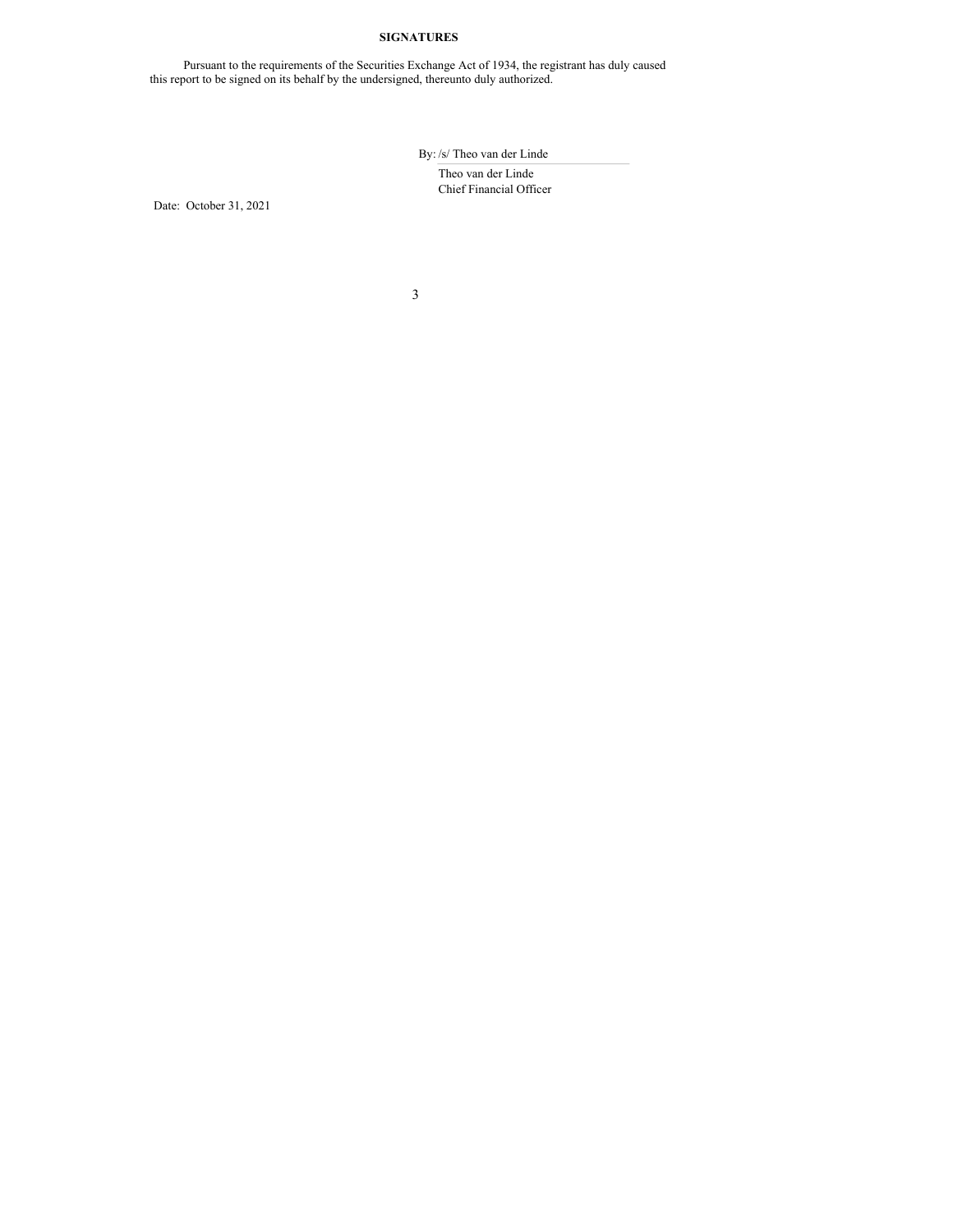# **Red White & Bloom Florida Facility Ready for Production of Edibles**

## *- RWB production facility at Sanderson property built to GMP specifications -*

TORONTO, September 09, 2021, Red White & Bloom Brands Inc. (CSE: RWB and OTC: RWBYF) ("RWB" or the "Company"), a leading provider of cannabis brands in the US, has built-out a new production facility, to GMP specifications, in order to capitalize on the growing cannabis derivative market in Florida.

<span id="page-3-1"></span> $BDSA<sup>1</sup>$  $BDSA<sup>1</sup>$  $BDSA<sup>1</sup>$  reports that, "Florida's medical cannabis market is expected to reach \$1.5 billion in sales in 2021, growing 53% over 2020." Adding, "With both recreational and medical cannabis expected to be legal in Florida by 2023, BDSA forecasts it will grow to \$2.6 billion by 2026."

The production facility was built within a 4,800 square foot standalone structure at RWB Florida's Sanderson location. The addition was built to accommodate the fast-growing demand for edibles in the market<sup>1</sup>. RWB has developed a branded capsule and rosin line along with a proprietary line of chocolates that will be available to medical patients in Q4 of 2021.

"We are very pleased to have completed this state of the art production facility ahead of time and begin production this month" said Jim Frazier, GM of RWB Florida. Adding, "We will begin with premium specialized confectionary offerings as finished retail-ready packages where medical patients will be able to select from a variety of different products. We are confident this new facility, coupled with our expert staff of edible specialists, can produce a market-leading offering."

"According to BDSA the market for ingestible products has increased from \$5.3M a month to over \$13M a month in the first six months of 2021" stated Brad Rogers, CEO of RWB. "With growth of over 145 percent in just the first six months of this year, we are pleased to be entering this fast growing market now."

# **About Red White & Bloom Brands Inc.**

The company is positioning itself to be one of the top three multi-state cannabis operators active in the US legal cannabis and hemp sector. RWB is predominantly focusing its investments on the major US markets, including Michigan, Illinois, Florida, Arizona, and California with respect to cannabis, and the US and internationally for hemp-based CBD products.

For more information about Red White & Bloom Brands Inc., please contact:

<span id="page-3-0"></span>[<sup>1</sup>](#page-3-1) Source: www.globenewswire.com/en/news-release/2021/04/13/2209199/0/en/BDSA-Launches-Cannabis-Retail-Sales-Tracking-in-Florida-and-Michigan.html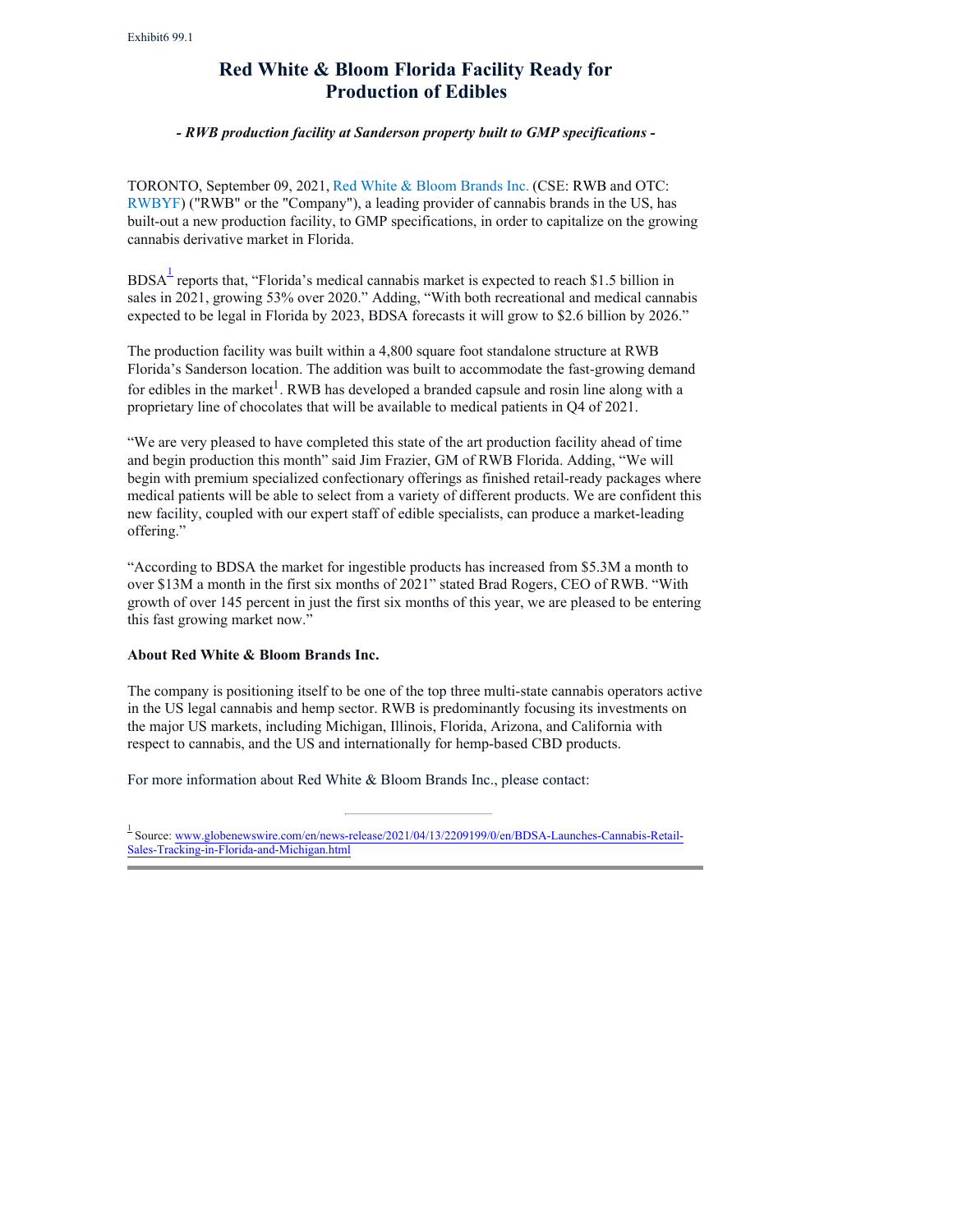<span id="page-4-0"></span>Brad Rogers, CEO and Chairman 604-687-2038

**Tyler Troup, Managing Director** Circadian Group IR IR@RedWhiteBloom.com

**Visit us on the web:** www.RedWhiteBloom.com

**Follow us on social media:** Twitter: @rwbbrands Facebook: @redwhitebloombrands Instagram: @redwhitebloombrands

*Neither the CSE nor its Regulation Services Provider (as that term is defined in the policies of the CSE) accepts responsibility for the adequacy or accuracy of this release.*

### **FORWARD LOOKING INFORMATION**

This press release contains forward-looking statements and information that are based on the beliefs of management and reflect the Company's current expectations. When used in this press release, the words "estimate", "project", "belief", "anticipate", "intend", "expect", "plan", "predict", "may" or "should" and the negative of these words or such variations thereon or comparable terminology are intended to identify forward-looking statements and information. There is no assurance that these transactions will yield results in line with management expectations. Such statements and information reflect the current view of the Company with respect to risks and uncertainties that may cause actual results to differ materially from those contemplated in those forward-looking statements and information.

By their nature, forward-looking statements involve known and unknown risks, uncertainties and other factors which may cause our actual results, performance or achievements, or other future events, to be materially different from any future results, performance or achievements expressed or implied by such forward-looking statements. Such factors include, among others, the following risks: risks associated with the implementation of the Company's business plan and matters relating thereto, risks associated with the cannabis industry, competition, regulatory change, the need for additional financing, reliance on key personnel, market size, and the volatility of the Company's common share price and volume. Forward-looking statements are made based on management's beliefs, estimates and opinions on the date that statements are made, and the Company undertakes no obligation to update forward-looking statements if these beliefs, estimates and opinions or other circumstances should change. Investors are cautioned against attributing undue certainty to forward-looking statements.

There are a number of important factors that could cause the Company's actual results to differ materially from those indicated or implied by forward-looking statements and information. Such factors include, among others, risks related to the Company's proposed business, such as failure of the business strategy and government regulation; risks related to the Company's operations, such as additional financing requirements and access to capital, reliance on key and qualified personnel, insurance, competition, intellectual property and reliable supply chains; risks related to the Company and its business generally; risks related to regulatory approvals. The Company cautions that the foregoing list of material factors is not exhaustive. When relying on the Company's forward-looking statements and information to make decisions, investors and others should carefully consider the foregoing factors and other uncertainties and potential events. The Company has assumed a certain progression, which may not be realized. It has also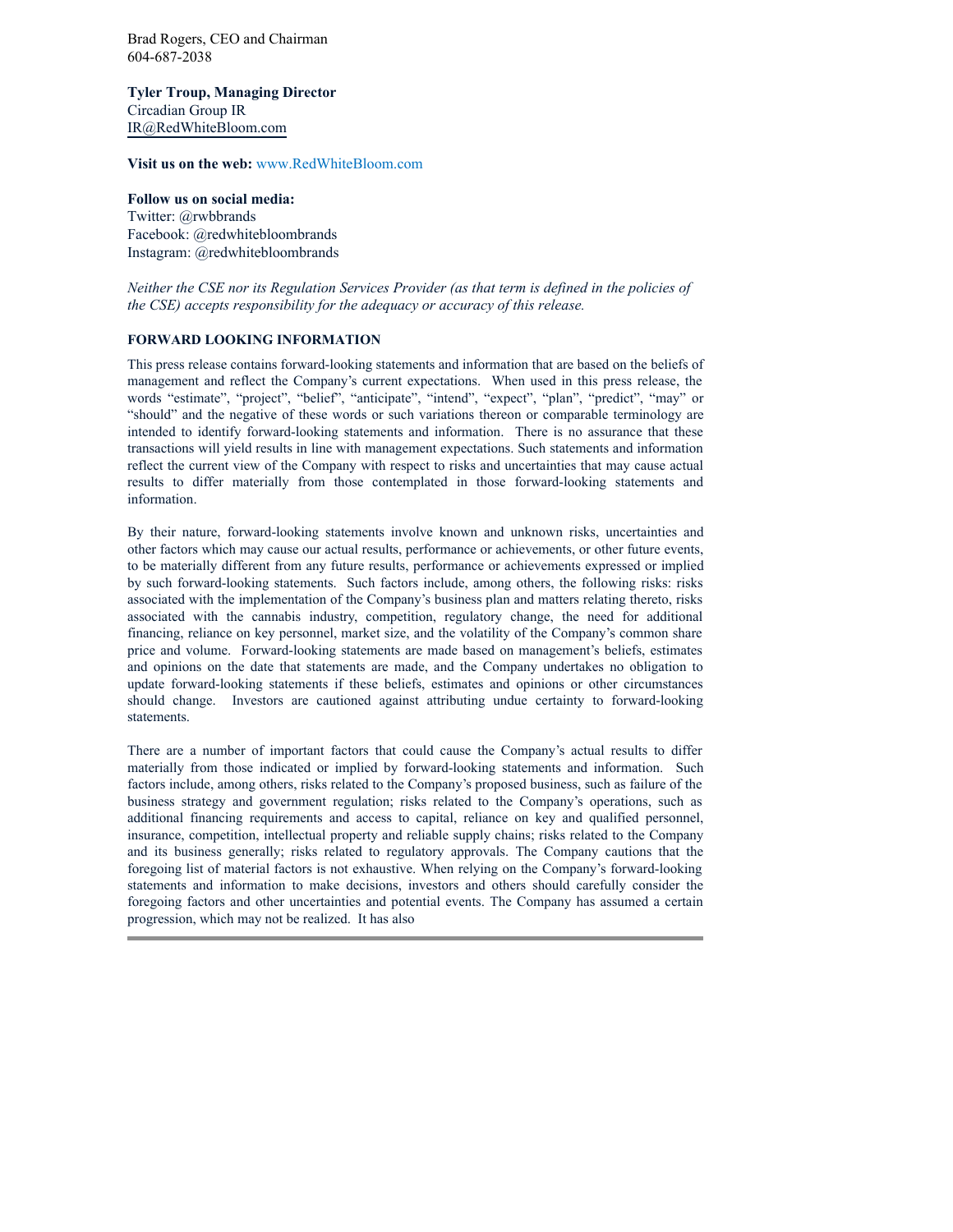assumed that the material factors referred to in the previous paragraph will not cause such forwardlooking statements and information to differ materially from actual results or events. However, the list of these factors is not exhaustive and is subject to change and there can be no assurance that such assumptions will reflect the actual outcome of such items or factors. While the Company may elect to, it does not undertake to update this information at any particular time.

THE FORWARD-LOOKING INFORMATION CONTAINED IN THIS PRESS RELEASE REPRESENTS THE EXPECTATIONS OF THE COMPANY AS OF THE DATE OF THIS PRESS RELEASE AND, ACCORDINGLY, IS SUBJECT TO CHANGE AFTER SUCH DATE. READERS SHOULD NOT PLACE UNDUE IMPORTANCE ON FORWARD-LOOKING INFORMATION AND SHOULD NOT RELY UPON THIS INFORMATION AS OF ANY OTHER DATE. WHILE THE COMPANY MAY ELECT TO, IT DOES NOT UNDERTAKE TO UPDATE THIS INFORMATION AT ANY PARTICULAR TIME EXCEPT AS REQUIRED IN ACCORDANCE WITH APPLICABLE LAWS.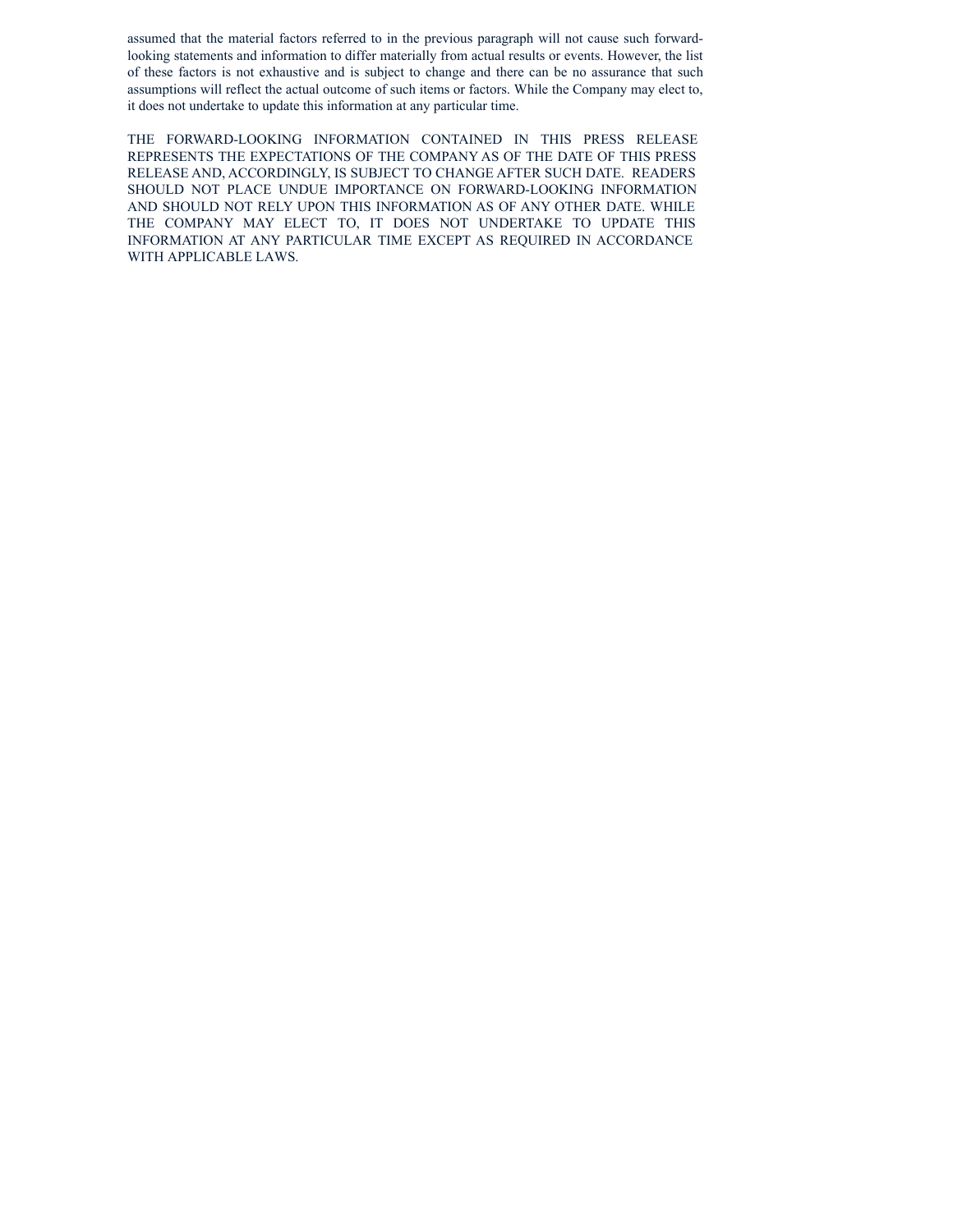# **Red White & Bloom Brands to Appoint Ryan Costello to the Board of Directors**

*Mr. Ryan Costello brings to RWB a wealth of US federal political experience, cannabis policy steering, strategy advisory and regulatory law.*

TORONTO, September 17, 2021 (GLOBE NEWSWIRE) --Red White & Bloom Brands Inc. (CSE: RWB and OTCQX: RWBYF) ("**RWB**" or the "**Company**"), a multi-state cannabis operator and house of premium brands, is pleased to announce the appointment of Mr. Ryan Costello to its Board of Directors to become effective upon completion of any regulatory and/ or other requirements, as applicable.





Mr. Costello brings a wealth of US government regulatory experience, including areas overseeing cannabis policy.

Mr. Costello is a former U.S. Congressman (2015-2019, R-PA), and now public policy consultant. Mr. Costello advises companies and investors on public policy and strategic objectives on matters before legislative and administrative agencies, primarily involving healthcare, energy, environmental, technology and transportation matters. In Congress, he served on the Committee on Energy & Commerce, which has jurisdiction over a broad range of industries and policy areas, including healthcare and cannabis policy, as well as the Veteran's Affairs Committee.

Prior to Congress, Mr. Costello was an attorney in private practice, representing clients on regulatory compliance and permit approvals involving governmental agencies, real estate acquisitions, financing, and project approvals; he also served as counsel for various governmental and quasi-governmental agencies.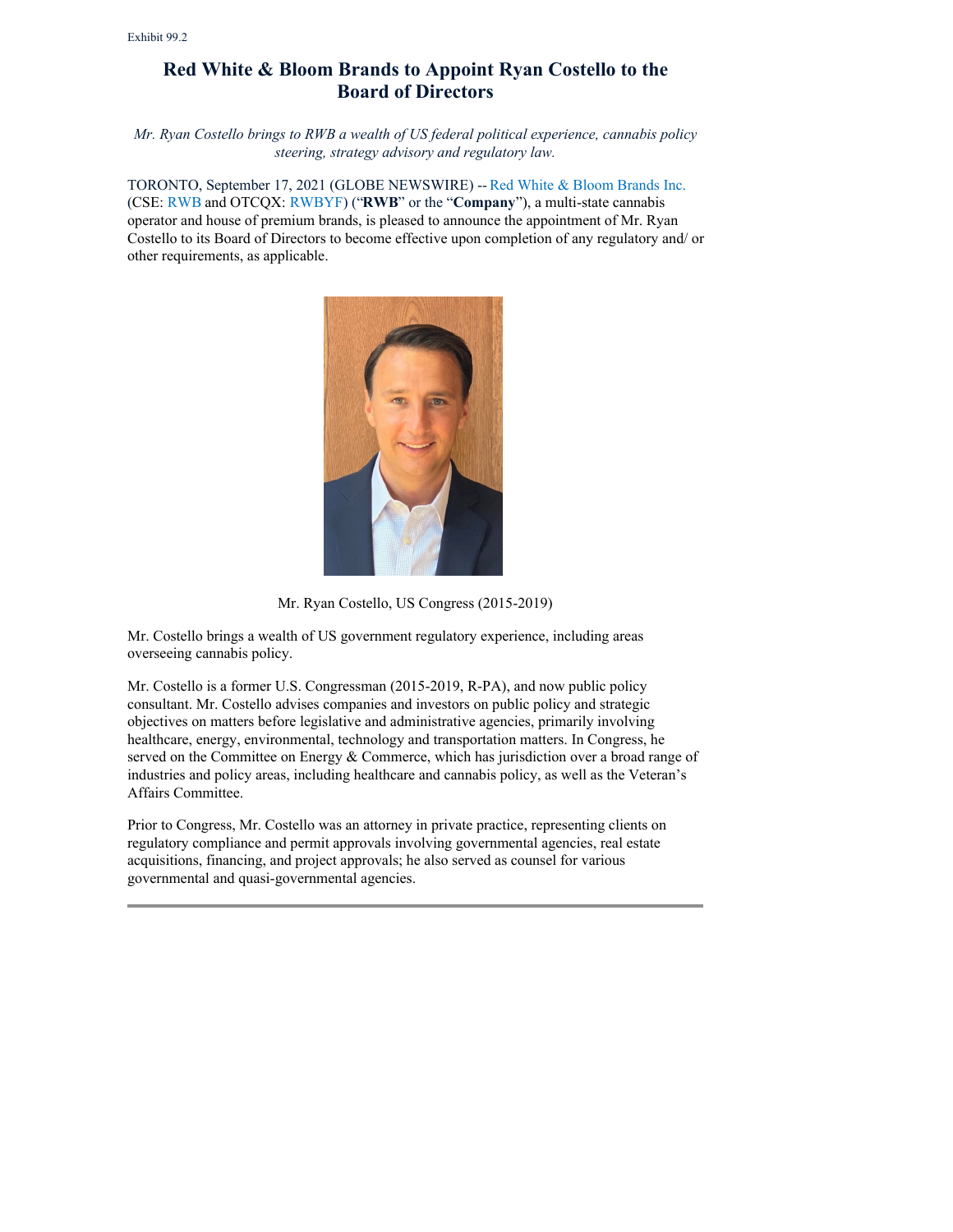<span id="page-7-0"></span>Mr. Costello is a graduate of Ursinus College, B.A., with Honors, and received his law degree from the Villanova University Charles Widger School of Law.

Brad Rogers, Chairman & CEO commented, "Mr. Costello will be a very welcome addition to the RWB Board as he brings a wealth of experience with solid acumen and a complimentary skill set. He will also deepen the Company's US-based representation which is key, as federal policy on cannabis shifts through many of the bills scheduled to reach the House of Representatives and Senate over the near future."

Mr. Costello remarked, "I'm looking forward to utilizing my 15+ years of service in government, the legal profession, and my familiarity with cannabis policy to be a strategic resource for RWB as it positions itself as a true market leading house of brands in the permitted U.S. marketplace."

## **About Red White & Bloom Brands Inc.**

The Company is positioning itself to be one of the top three multi-state cannabis operators active in the U.S. legal cannabis and hemp sector. RWB is predominantly focusing its investments on the major US markets, including Michigan, Illinois, Florida, California, Oklahoma, Arizona and Massachusetts, with respect to cannabis, and the US and internationally for hemp-based CBD products.

For more information about Red White & Bloom Brands Inc., please contact:

Brad Rogers, CEO and Chairman 604-687-2038

**Tyler Troup, Managing Director** Circadian Group IR IR@RedWhiteBloom.com

**Visit us on the web:** www.RedWhiteBloom.com

**Follow us on social media:** Twitter: @rwbbrands Facebook: @redwhitebloombrands Instagram: @redwhitebloombrands

*Neither the CSE nor its Regulation Services Provider (as that term is defined in the policies of the CSE) accepts responsibility for the adequacy or accuracy of this release.*

# **FORWARD LOOKING INFORMATION**

This press release contains forward-looking statements and information that are based on the beliefs of management and reflect the Company's current expectations. When used in this press release, the words "estimate", "project", "belief", "anticipate", "intend", "expect", "plan", "predict", "may" or "should" and the negative of these words or such variations thereon or comparable terminology are intended to identify forward-looking statements and information. There is no assurance that these transactions will yield results in line with management expectations. Such statements and information reflect the current view of the Company with respect to risks and uncertainties that may cause actual results to differ materially from those contemplated in those forward-looking statements and information.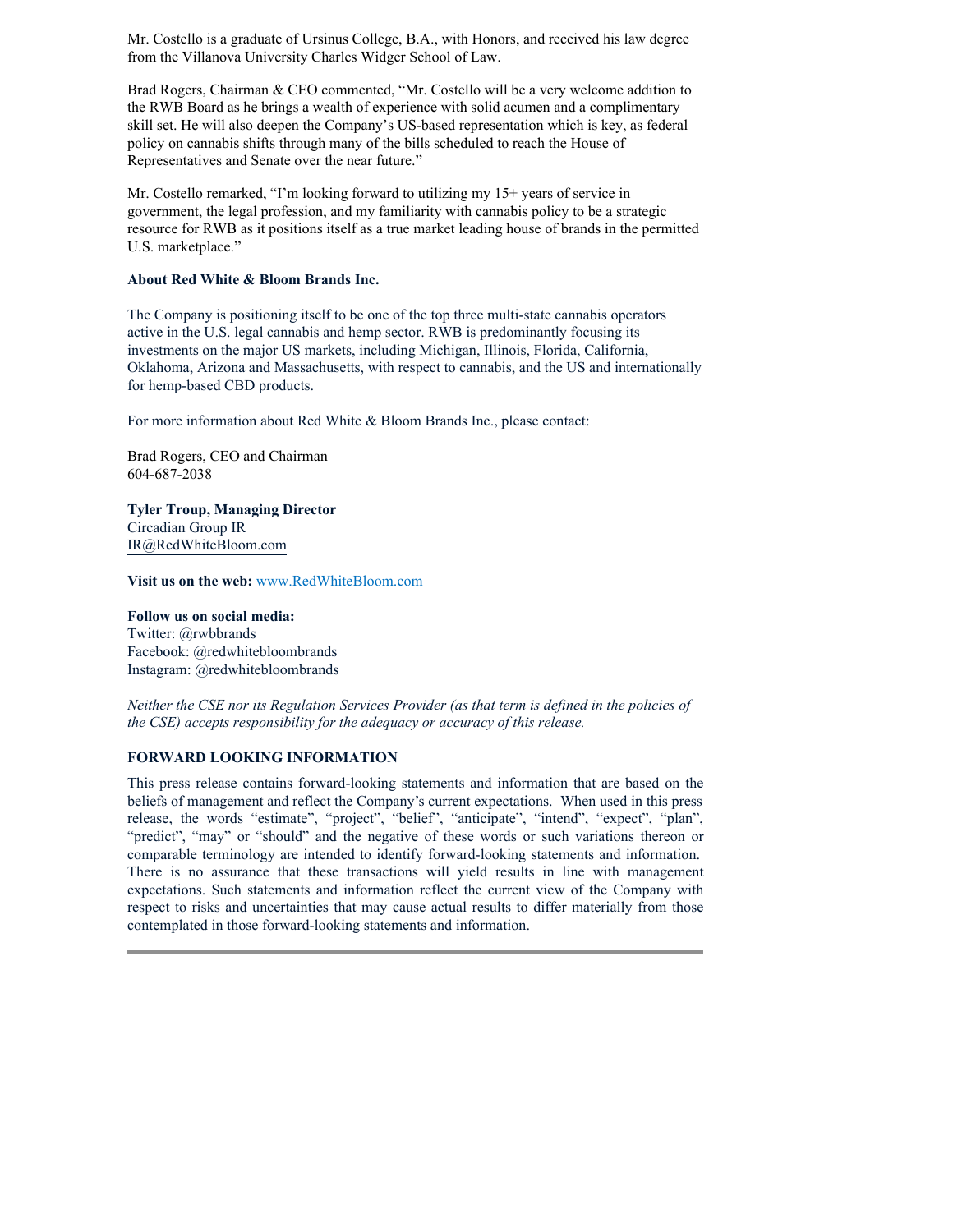By their nature, forward-looking statements involve known and unknown risks, uncertainties and other factors which may cause our actual results, performance or achievements, or other future events, to be materially different from any future results, performance or achievements expressed or implied by such forward-looking statements. Such factors include, among others, the following risks: risks associated with the implementation of the Company's business plan and matters relating thereto, risks associated with the cannabis industry, competition, regulatory change, the need for additional financing, reliance on key personnel, market size, and the volatility of the Company's common share price and volume. Forward-looking statements are made based on management's beliefs, estimates and opinions on the date that statements are made, and the Company undertakes no obligation to update forward-looking statements if these beliefs, estimates and opinions or other circumstances should change. Investors are cautioned against attributing undue certainty to forward-looking statements.

There are a number of important factors that could cause the Company's actual results to differ materially from those indicated or implied by forward-looking statements and information. Such factors include, among others, risks related to the Company's proposed business, such as failure of the business strategy and government regulation; risks related to the Company's operations, such as additional financing requirements and access to capital, reliance on key and qualified personnel, insurance, competition, intellectual property and reliable supply chains; risks related to the Company and its business generally; risks related to regulatory approvals. The Company cautions that the foregoing list of material factors is not exhaustive. When relying on the Company's forward-looking statements and information to make decisions, investors and others should carefully consider the foregoing factors and other uncertainties and potential events. The Company has assumed a certain progression, which may not be realized. It has also assumed that the material factors referred to in the previous paragraph will not cause such forward-looking statements and information to differ materially from actual results or events. However, the list of these factors is not exhaustive and is subject to change and there can be no assurance that such assumptions will reflect the actual outcome of such items or factors. While the Company may elect to, it does not undertake to update this information at any particular time.

THE FORWARD-LOOKING INFORMATION CONTAINED IN THIS PRESS RELEASE REPRESENTS THE EXPECTATIONS OF THE COMPANY AS OF THE DATE OF THIS PRESS RELEASE AND, ACCORDINGLY, IS SUBJECT TO CHANGE AFTER SUCH DATE. READERS SHOULD NOT PLACE UNDUE IMPORTANCE ON FORWARD-LOOKING INFORMATION AND SHOULD NOT RELY UPON THIS INFORMATION AS OF ANY OTHER DATE. WHILE THE COMPANY MAY ELECT TO, IT DOES NOT UNDERTAKE TO UPDATE THIS INFORMATION AT ANY PARTICULAR TIME EXCEPT AS REQUIRED IN ACCORDANCE WITH APPLICABLE LAWS.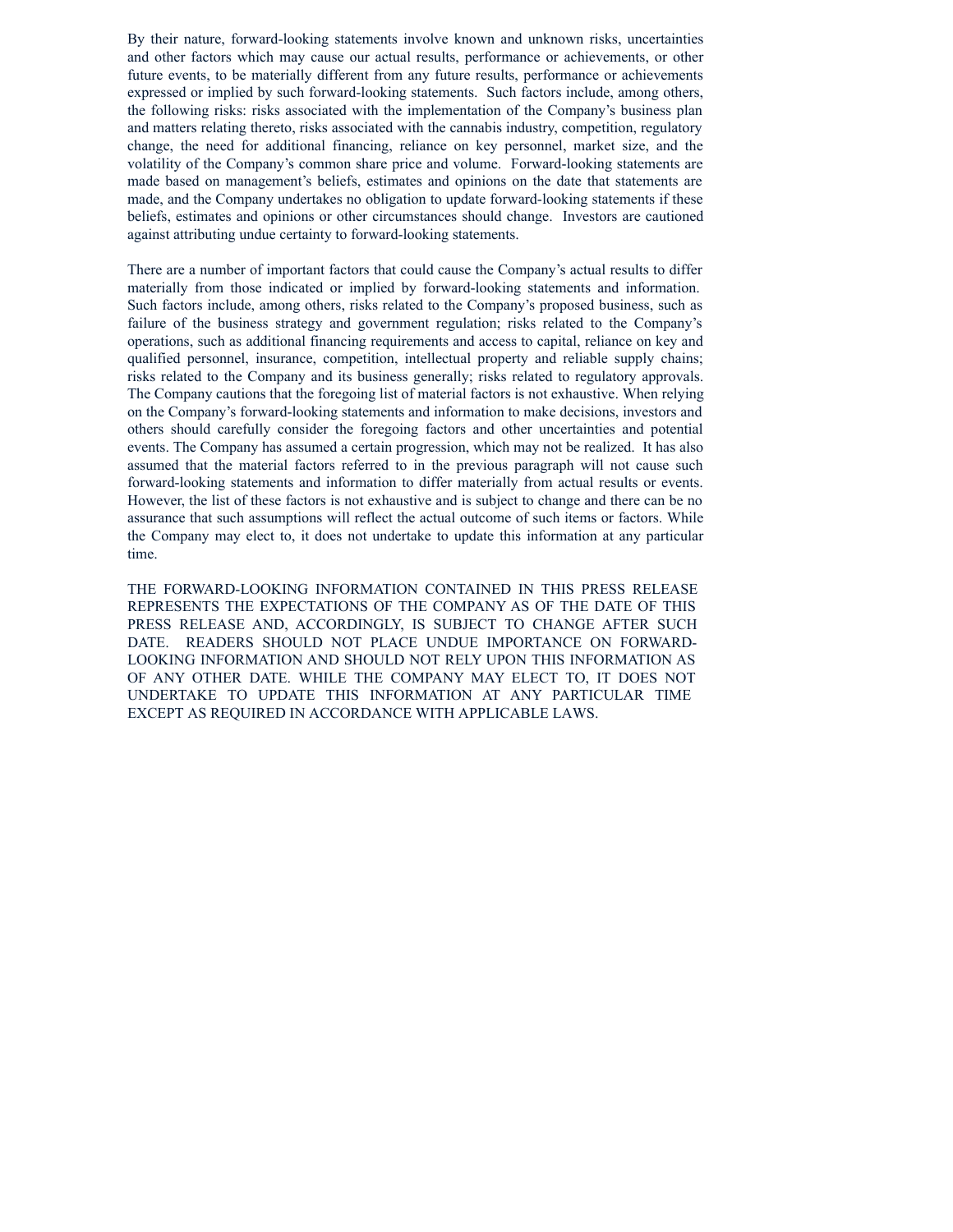# <span id="page-9-0"></span>**Red White & Bloom Brands Refinances Approximately US \$19 Million of Short-Term Debt to January 2023**

TORONTO, September 27, 2021 (GLOBE NEWSWIRE) --Red White & Bloom Brands Inc. (CSE: RWB and OTC: RWBYF) ("**RWB**" or the "**Company**") is pleased to announce that it has completed a refinancing of an aggregate principal amount of US \$18,620,000 debentures (plus accrued interest to September 1, 2021) previously issued to an arm's-length investor (collectively, the "**Prior Debentures**").

The Prior Debentures were replaced with a new debenture (the "**New Debenture**") in the principal amount of US \$19,370,020. The New Debenture is unsecured, bears interest at the rate of 10% per annum, which accrues and is payable on the maturity date of January 21, 2023. The New Debenture is payable in full on a change of control.

## **About Red White & Bloom Brands Inc.**

The Company is positioning itself to be one of the top three multi-state cannabis operators active in the U.S. legal cannabis and hemp sector. RWB is predominantly focusing its investments on the major US markets, including Michigan, Illinois, Florida, Massachusetts, Arizona and California with respect to cannabis, and the US and internationally for hemp-based CBD products.

For more information about Red White & Bloom Brands Inc., please contact:

Brad Rogers, CEO and Chairman 604-687-2038

# **Tyler Troup, Managing Director**

Circadian Group IR IR@RedWhiteBloom.com

**Visit us on the web:** https://www.redwhitebloom.com/

**Follow us on social media:** Twitter: @rwbbrands Facebook: @redwhitebloombrands Instagram: @redwhitebloombrands

*Neither the CSE nor its Regulation Services Provider (as that term is defined in the policies of the CSE) accepts responsibility for the adequacy or accuracy of this release.*

# **FORWARD LOOKING INFORMATION**

This press release contains forward-looking statements and information that are based on the beliefs of management and reflect the Company's current expectations. When used in this press release, the words